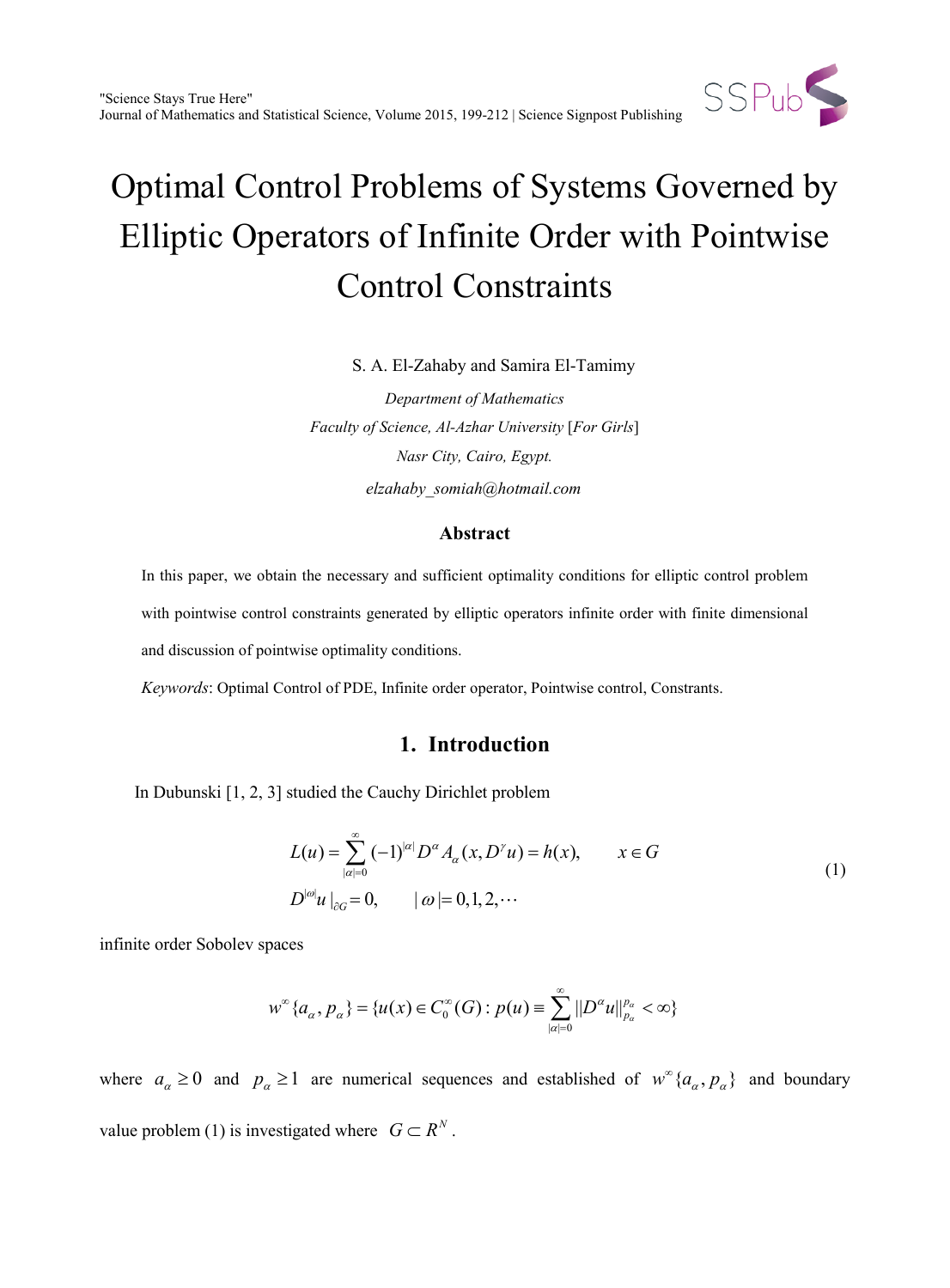Gali et al. [10] presented a set of inequalities defining on optimal control of a system governed by self-adjoint elliptic operators with an infinite number of variables.

Subsequently Lions suggested a problem related to this result but in different direction by taking the case of operators of infinite order with finite dimensions.

Gali has solved this problem, the result has been published in [8]. I. M. Gali and S.-A. El-Saify and S. A. El-Zahaby [10,11,12] presented some control problems generated by both elliptic and hyperbolic linear operator of infinite order with finite number of variables.

El-Zahaby et al [4,5,6,7] obtained the optimal control of problems governed by variational inequalities of infinite order with bounded domain.

In this paper, we study an optimal control problem governed by a linear elliptic equation of infinite order operator with finite dimension.

Bounded constraints on the control are included in the formulation of the problem. The aim is to derive the necessary and sufficient first order conditions for optimality.

The paper is structured as follows:

- In section Two, introduce for functional spaces of infinite order with finite dimension.
- In section Three, we define the elliptic control problem generated by elliptic operator of infinite order with constraints on the control.
- In section Four, we derive the first order necessary conditions.
- In section Five, Discussion of point wise optimality conditions.

# **2. Some Functional Spaces [1-3]**

The object of this section is to give the definition of some function spaces of infinite order and the chains of the constructed spaces which will be used later.

We define the Sobolev space  $W^{\infty}\{a_{\alpha}, 2\}$  which shall denoted by  $W^{\infty}\{a_{\alpha}, 2\}$  of infinite order of periodic functions  $\varphi(x)$  defined on all boundary  $\Gamma$  of  $R^n$ ,  $n \ge 1$ , as follows

$$
W^{\infty}\{a_{\alpha}, 2\} = \{\varphi \in C^{\infty}(R^n) : \sum_{|\alpha|=0}^{\infty} a_{\alpha} ||D^{\alpha}\varphi||_2^2 < \infty\}
$$

where  $a_{\alpha} \ge 0$  is a numerical sequence and  $||\cdot||_2$  is the canonical norm with space  $L^2(R^n)$  all functions are assumed to be the real valued on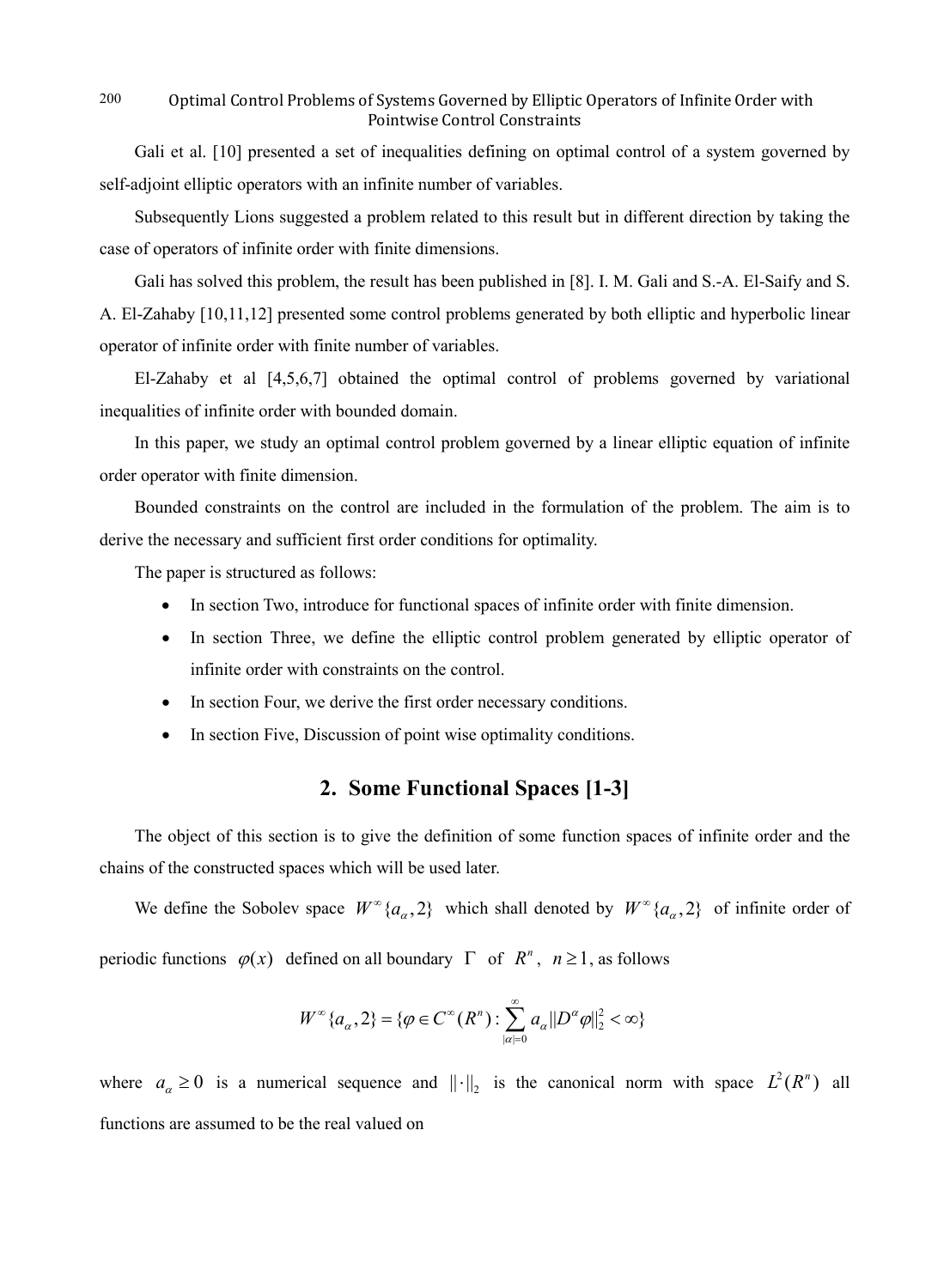$$
D^{\alpha}=\frac{\partial^{|\alpha|}}{\partial x_1^{\alpha_1}\partial x_2^{\alpha_2}\cdots(\partial x_n^{\alpha_n})},
$$

where  $\alpha = (\alpha_1, \alpha_2, \cdots, \alpha_n)$  is a multi-index for differentiation  $|\alpha| = \sum_{i=1}^n$  $| \alpha | = \sum_{i=1}^n \alpha_i$ .

The space  $W^{-\infty}\{a_{\alpha}, 2\}$  is defined as the formal conjugate space  $W^{\infty}\{a_{\alpha}, 2\}$ , namely:

$$
W^{-\infty}\{a_{\alpha}, 2\} = \{\psi(x) : \psi(x) = \sum_{|\alpha|=0}^{\infty} a_{\alpha} D^{\alpha} \psi_{\alpha}(x)\}
$$

where

$$
\psi_{\alpha} \in L^2(R^2)
$$
 and  $\sum_{|\alpha|=0}^{\infty} a_{\alpha} ||\psi_{\alpha}(x)||_2^2 < \infty$ 

the duality paining of the space  $W^{\infty}\{a_{\alpha}, 2\}$  and  $W^{-\infty}\{a_{\alpha}, 2\}$  is postulated by the formula

$$
(\varphi,\psi)=\sum_{|\alpha|=0}^{\infty}a_{\alpha}\int_{R^{n}}\psi_{\alpha}(x)D^{\alpha}\varphi(x) dx
$$

where

$$
\varphi\in W^{\infty}\{a_{\alpha},2\},\qquad\psi\in W^{-\infty}\{a_{\alpha},2\}
$$

From above,  $W^{\infty}\{a_{\alpha},2\}$  is everywhere dense in  $L^{2}(R^{n})$  with topological inclusions and  $W^{-\infty}{a_\alpha, 2}$  dense the topological dual space with respect to  $L^2(R^n)$ , so we have the following chain

$$
W^{\infty}\{a_{\alpha},2\} \subseteq L^{2}(R^{n}) \subseteq W^{-\infty}\{a_{\alpha},2\}
$$

Analogous to the above chain we have

$$
W_0^\infty\{a_\alpha,2\} \subseteq L^2(R^n) \subseteq W_0^{-\infty}\{a_\alpha,2\}
$$

where  $W_0^{\infty} \{a_{\alpha}, 2\}$  is the set of all function of  $W^{\infty} \{a_{\alpha}, 2\}$  which vanish on the boundary  $\Gamma$  of  $R^n$ , i.e.,

$$
W_0^{\infty} \{a_{\alpha}, 2\} = \{ \phi(x) \in C_0^{\infty}(R^n) : ||\phi||^2 = \sum_{|\alpha|=0}^{\infty} a_{\alpha} ||D^{\alpha} \phi||_2^2 < \infty, D^{|w|} \phi |_{\Gamma} = 0, |w| = 0, 1, \cdots \}
$$

Let us consider the elliptic operator of infinite order with finite dimension [8]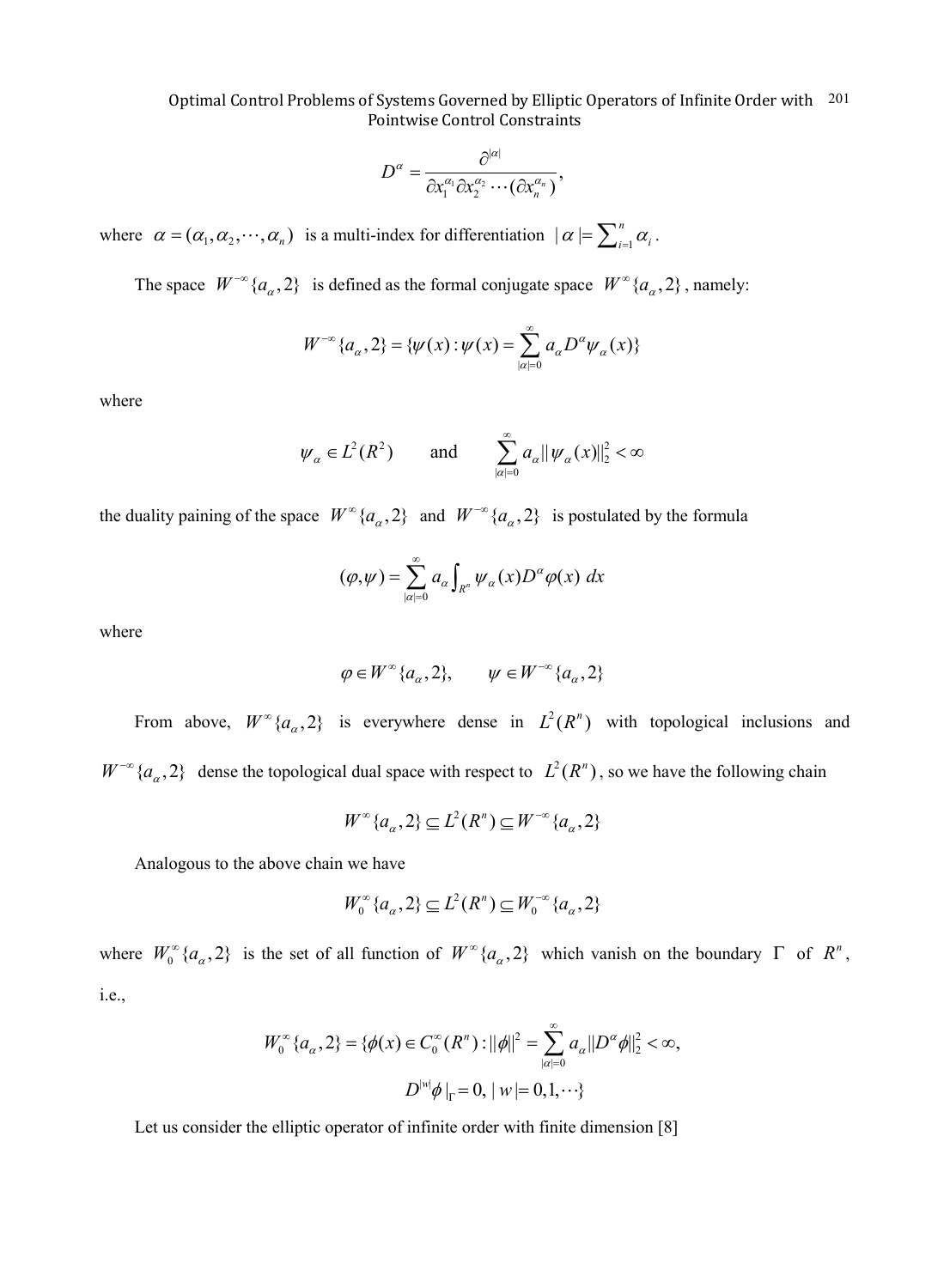$$
Ay = \sum_{|\alpha|=0}^{\infty} (-1)^{|\alpha|} a_{\alpha} D^{2\alpha} y \quad a_{\alpha} > 0.
$$
 (2)

This operator is bounded self-adjoint elliptic operator mapping  $W_0^{\infty} \{a_{\alpha}, 2\}$  onto  $W_0^{-\infty} \{a_{\alpha}, 2\}$ .

We introduce a continuous bilinear form on  $W_0^{\infty}$  { $a_{\alpha}$ , 2}

$$
\pi(y,\phi) = (Ay,\phi)
$$
  
= 
$$
\sum_{|\alpha|=0}^{\infty} ((-1)^{|\alpha|} a_{\alpha} D^{2\alpha} y(x), \phi(x))_{L^2(R^n)}, a_{\alpha} \ge 0
$$
  
= 
$$
\sum_{|\alpha|=1}^{\infty} ((-1)^{|\alpha|} a_{\alpha} D^{2\alpha} y(x), \phi(x))_{L^2(R^n)} + q(x) (y(x), \phi(x))_{L^2(R^n)}
$$

where  $q(x)$  is a real valued function from  $L_2(R^n)$  such that  $q(x) \ge v$ ,  $1 \ge v > 0$ .

The ellipticity of *A* is sufficient from the coerciveness of  $\pi(u, v)$  on  $W^{\infty}\{a_{\alpha}, 2\}$ , see [8]

$$
\pi(u, u) \geq v ||u||_{W^{\infty}\{a_{\alpha}, 2\}}^{2}.
$$
\n(3)

# **3. Optimal Control Problems for Infinite Order Type Equation**

### *3.1 Problem statement*

## **Assumption 1:**

Let  $\Omega \subset R^N$  be a bounded domain in  $R^N$  with Lipschtiz continuous boundary and suppose that  $\lambda \geq 0$ ,  $z_d \in L^2(\Omega)$ ,  $\beta \in L^{\infty}(\Omega)$  for almost all  $x \in \Gamma$ ,  $u_a, u_b \in L^2(\Omega)$  with  $u_a(x) \leq u_b(x)$  f.a.a.  $x \in E$ . Here  $\Omega = E$ .

We consider the problem

$$
\min J(y, u) := \frac{1}{2} ||y - z_d||_{L^2(\Omega)}^2 + \frac{\lambda}{2} ||u||_{L^2(\Omega)}^2
$$
\n(4)

Subject to

$$
Ay = \beta u \qquad \text{in } \Omega
$$
  
\n
$$
y^{|w|} = 0 \qquad \text{on } \Gamma, \quad |w| = 0, 1, 2, \dots \text{on } \Gamma
$$
 (5)

and

$$
u_a(x) \le u(x) \le u_b(x) \qquad \text{f.a.a} \quad x \in \Omega \tag{6}
$$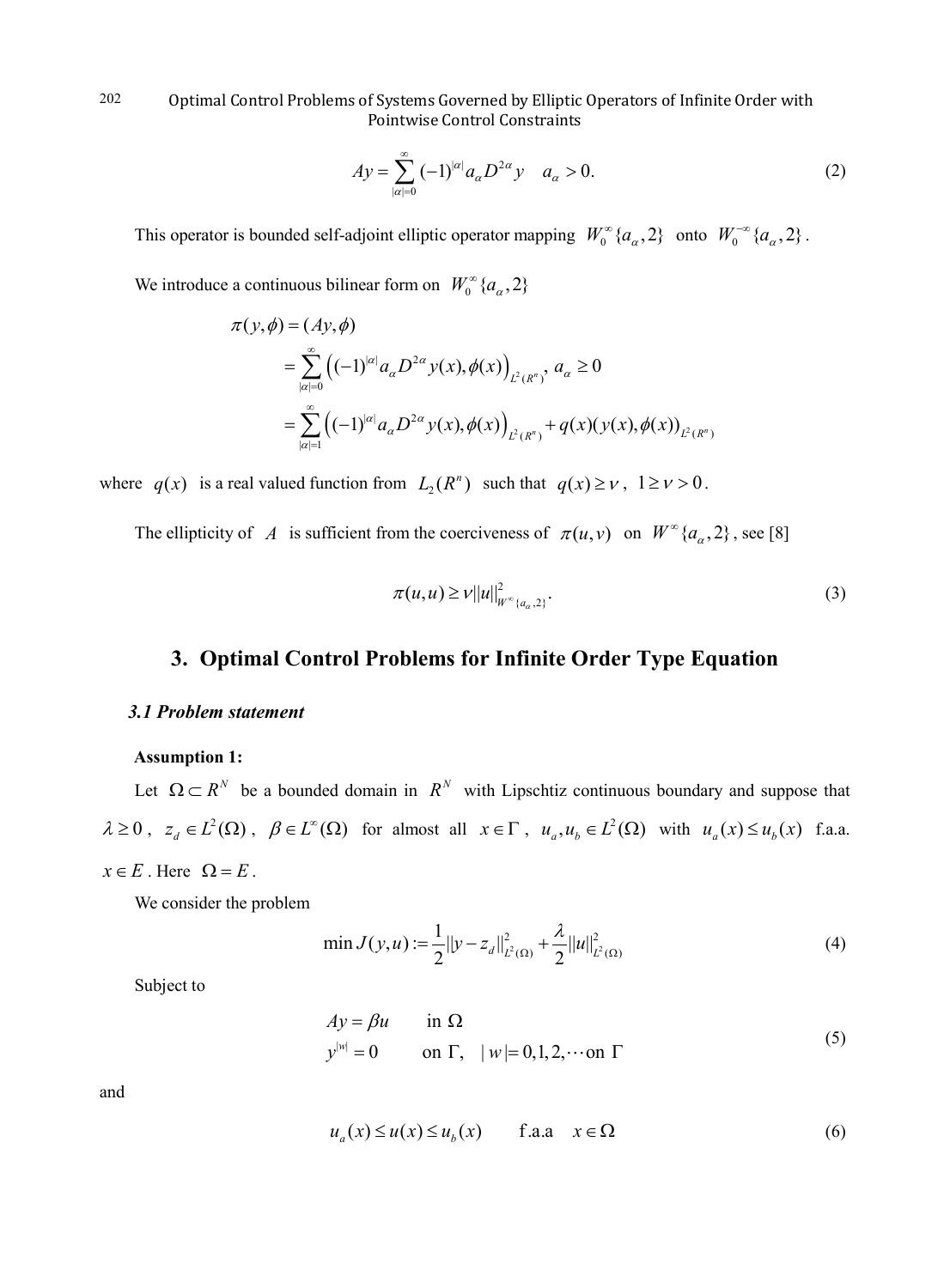where *A* denotes an elliptic operator of infinite order having the form (2).

The function *u* denotes the control in the space  $U = L^2(\Omega)$  and  $y(u)$  is the solution (state of the function) associated to the control *u* .

Let us introduce the set of admissible control by

$$
U_{ad} = \{u \in L^{2}(\Omega) : u_{a}(x) \le u(x) \le u_{b}(x) \text{ f.a.a } x \in \Omega\}
$$

Note that  $U_{ad} \subset U$  is non-empty, convex and bounded in  $L^2(\Omega)$ .

The following theorem follows from the Lax-Milgram Lemma and for a proof we refers to [13,14].

**Theorem 3.1.** With Assumption 1 holding there exist a unique weak solution  $y \in W^{\infty} \{a_{\alpha}, 2\}$  to (5),

*for every*  $u \in L^2(\Omega)$  *i.e.* 

$$
\sum_{|\alpha|=1}^{\infty} \int_{R^n} (D^{\alpha} y)(x) (D^{\alpha} \varphi)(x) dx + \int_{R^n} q(x) y(x) \varphi(x) dx
$$
  
= 
$$
\int_{\Omega} \beta u \varphi dx \quad \text{for all } \varphi \in W^{\infty} \{a_{\alpha}, 2\}
$$

*Furthermore* 

$$
||y||_{W^{\infty}\{a_{\alpha},2\}} \leq C||u||_{L^{2}(\Omega)}
$$
\n(7)

*for a constant C depending on*  $\beta \in L^{\infty}(\Omega)$ .

The unique solution  $y$  to (5) is called the state associated with  $u$ . We define the state space  $Y = W^{\infty} \{a_{\alpha}, 2\}$  and we write  $y = y(u)$  to emphasize the dependence *u*.

**Definition 3.2.** An element  $\overline{u} \in U_{ad}$  is called optimal control and  $\overline{y} = y(\overline{u})$  the associated optimal state provided

$$
J(\overline{y}, \overline{u}) \le J(y(u), u) \qquad \text{for all} \quad u \in U_{ad} \tag{8}
$$

The solution operator  $G: L^2(\Omega) \to W^{\infty}\{a_{\alpha}, 2\}$ ,  $u \to y(u)$  is well-defined by theorem 1. We call *G* the control-to-state mapping.

Notice that *G* is linear and continuous. The continuity follow from (7).

**Remark 3.3.** The space  $W^{\infty}\{a_{\alpha}, 2\}$  and therefore  $W^{\infty}\{a_{\alpha}, 2\} \subset W^{\infty}\{a_{\alpha}, 2\}$  is continuously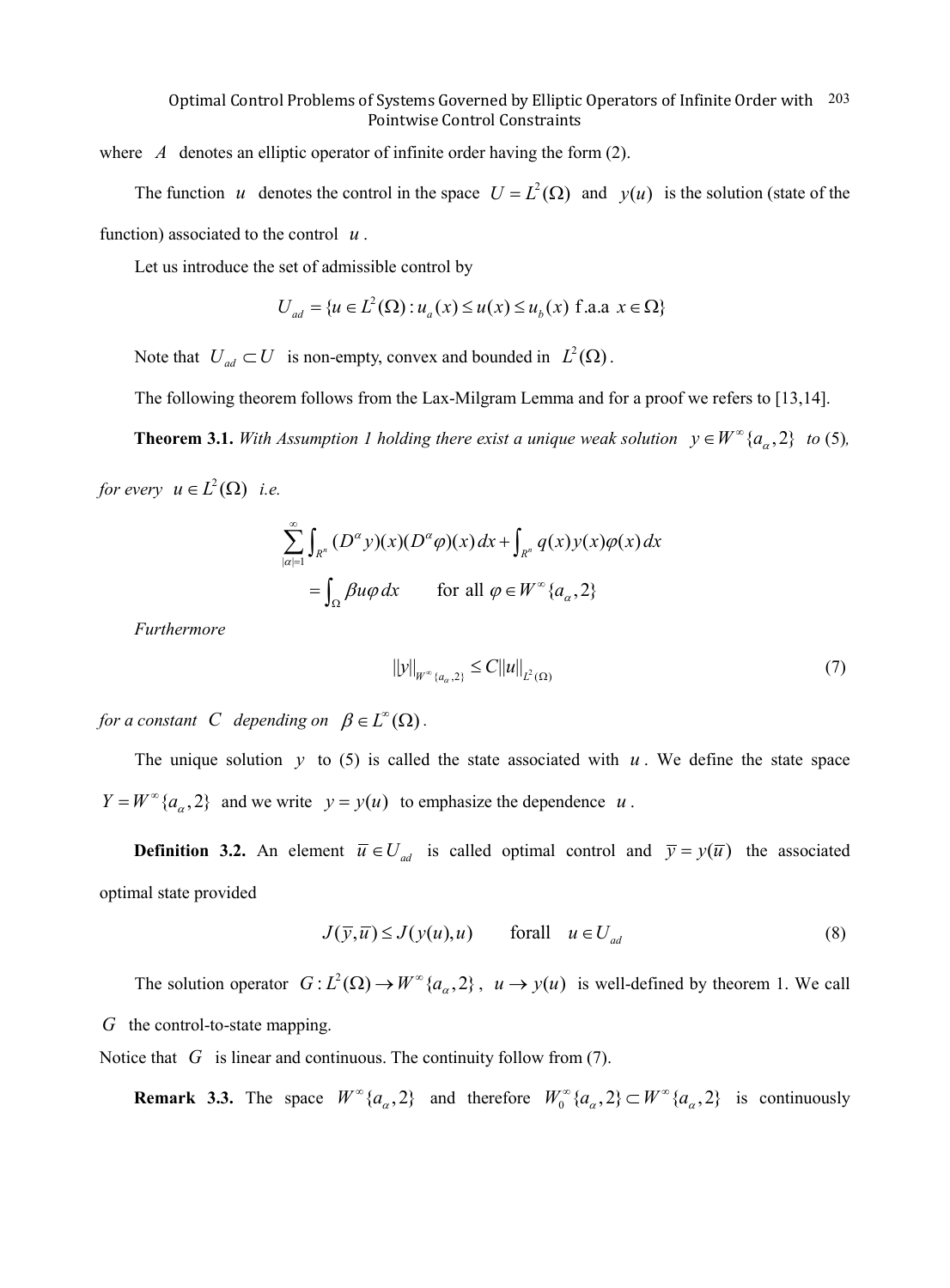embedded into  $L_2(\Omega)$ . In particular

$$
||y||_{L^{2}(\Omega)} \leq ||y||_{W^{\infty}\{a_{\alpha},2\}} \leq C||u||_{L^{2}(\Omega)}
$$

for  $y = Gu$  and  $u \in L^2(\Omega)$ . Hence, we consider *G* as a mapping from  $L^2(\Omega)$  to  $L^2(\Omega)$ . More precisely, we define the solution operator

$$
S = E_{Y}G : L^{2}(\Omega) \to L^{2}(\Omega)
$$

where

$$
E_{Y}:W^{\infty}\{a_{\alpha},2\}\to L^{2}(\Omega)
$$

denotes the canonical embedding operator. The advantage of the operator *S* is that its adjoint *S*<sup>∗</sup> is also defined on  $L^2(\Omega)$  and we have operator *S* is that its adjoint  $S^*$  is also defined on  $L^2(\Omega)$  and we have

$$
(Su,\phi)_{L^2(\Omega)} = (u, S^*\phi)_{L^2(\Omega)} \quad \text{for all } \phi \in L^2(\Omega)
$$

## *3.2 Existence of Optimal Control*

For proving the existence of optimal controls, we transformed the control problems under investigation into reduced quadratic optimization problem in term of *u* , namely

$$
\min_{u \in U_{ad}} f(u) := J(Su, u)
$$
\n
$$
= \frac{1}{2} ||Su - z_d||_{L^2(\Omega)}^2 + \frac{\lambda}{2} ||u||_{L^2(\Omega)}^2 \tag{9}
$$

**Theorem 3.4.** Let  $U_{ad} \subset U = L^2(\Omega)$  be nonempty, bounded, closed and convex set and  $z_d \in L^2(\Omega)$ ,  $\lambda > 0$ . The mapping S is assumed to be linear and continuous operator. Then there *exists an optimal control*  $\overline{u}$  *satisfy* 

$$
\min_{u \in U_{ad}} f(u) := \frac{1}{2} ||Su - z_d||_{L^2(\Omega)}^2 + \frac{\lambda}{2} ||u||_{L^2(\Omega)}^2.
$$
\n(10)

*If*  $\lambda > 0$  *hold or if S is injective, then*  $\overline{u}$  *is uniquely determined.* 

*Proof.* Since  $f(u) \ge 0$  holds, the infimum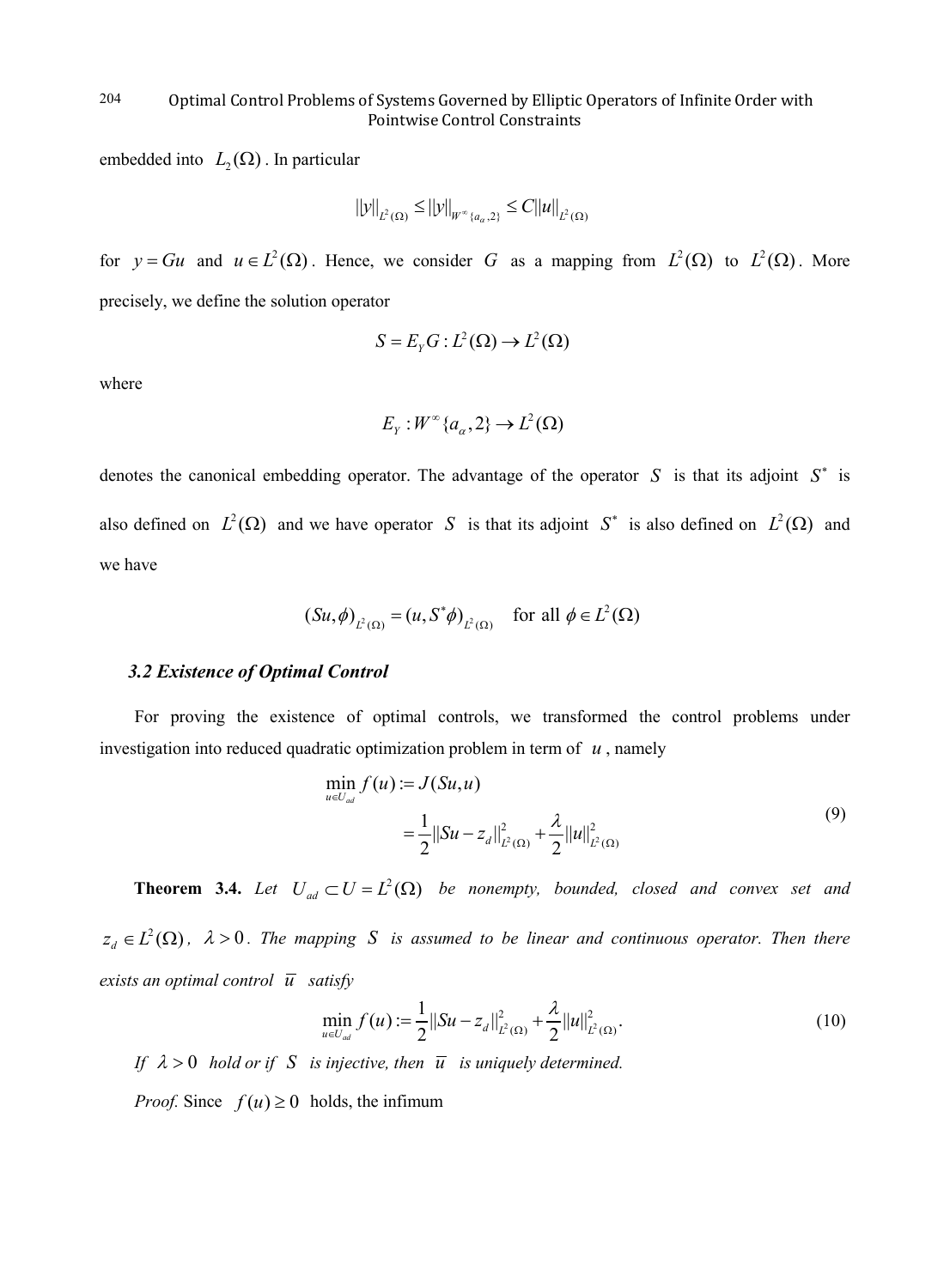$$
j := \inf_{u \in U_{ad}} f(u)
$$

exists. By assumption  $U_{ad} \neq \phi$ . Thus there is a minimizing sequence  ${u_n}_{n \in N}$  satisfying

$$
\lim_{n\to\infty}f(u_n)=j.
$$

The set  $U_{ad}$  is bounded and closed (but in general not compact). From the convexity of  $U_{ad}$ , we infer that that  $U_{ad}$  is weakly sequentially compact. Thus, there exists subsequence  ${u_{nk}}_{k \in N}$  of  ${u_n}_{n\in\mathbb{N}}$  converges weakly toan element  $\overline{u} \in U_{ad}$  that is

$$
u_{nk} \rightharpoonup \overline{u} \qquad \text{for} \quad k \to \infty
$$

Since *S* is continuous,  $f$  is also continuous. From the convexity of  $f$  we find that  $f$  is weakly lower semicontinuous consequently,

$$
f(\overline{u}) \leq \liminf_{k \to \infty} f(u_{nk}) = j
$$

Recall that *j* is the infimum of all function  $f(u)$ ,  $u \in U_{ad}$ . From  $\overline{u} \in U_{ad}$  we have  $f(\overline{u}) \geq j$ . Thus  $f(\overline{u}) = j$  and  $\overline{u}$  is an optimal control for (10).

Note that

$$
f''(u) = S^*S + \lambda I : U \to U
$$

is hessian of *f* where

$$
S^*: L^2(\Omega) \to L^2(\Omega)
$$

is the adjoint operator of *S*

$$
S: L^2(\Omega) \to L^2(\Omega)
$$

satisfying

$$
(Su, h) = (u, S^*h)
$$
 for all  $(u, h) \in U \times U$ 

Notice that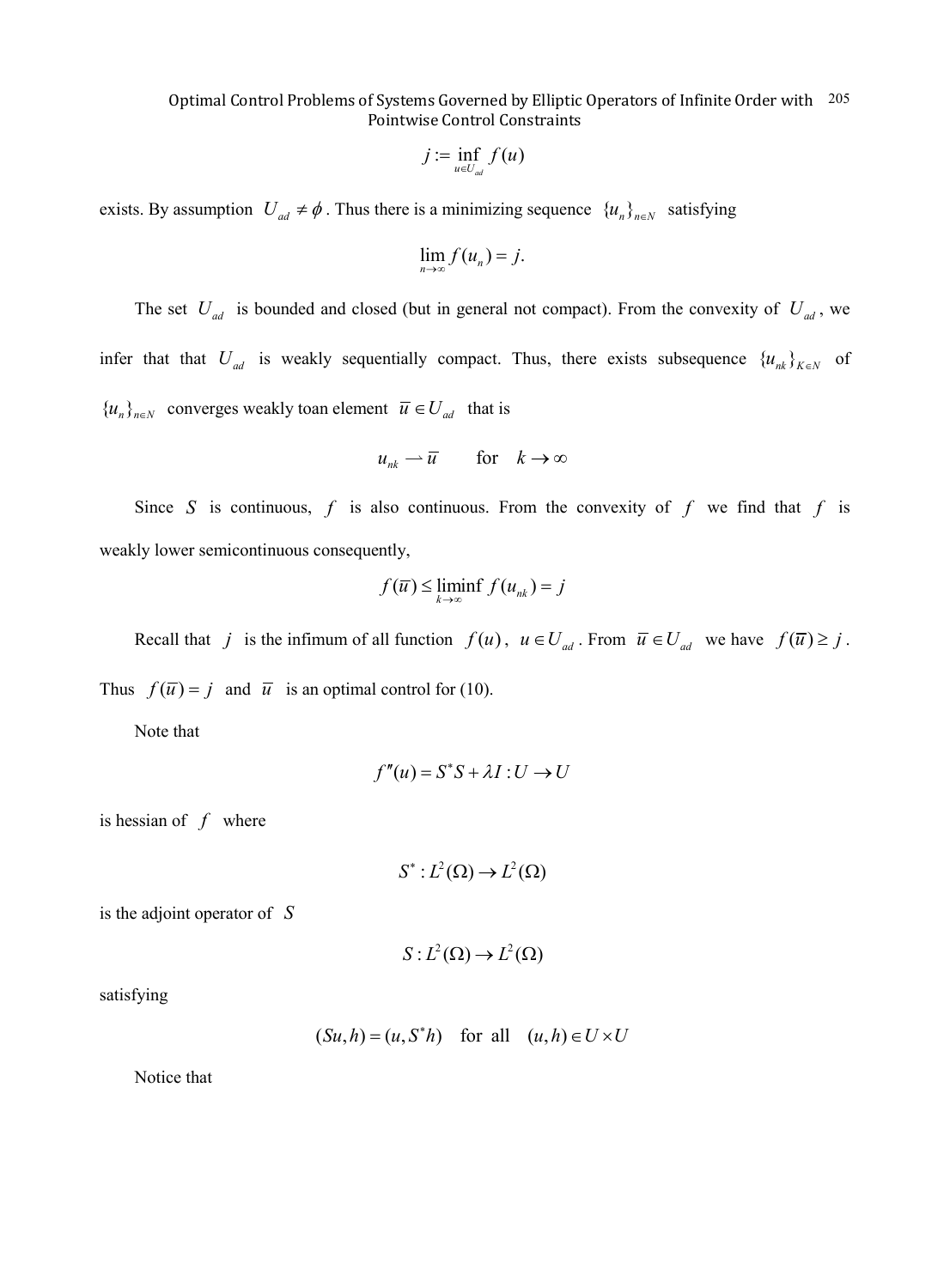$$
(f''(u)v,v)_{L^2(\Omega)} = (S^*Sv + \lambda v, v)_{L^2(\Omega)}
$$
  
=||Sv||^2 + \lambda ||v||^2

If  $\lambda > 0$  then

$$
(f''(u)v, v) > 0 \quad \text{for all} \quad v \in U \setminus \{0\}.
$$

On the other hand we have that *S* injective. Then  $||Sv||^2_{L^2(\Omega)} > 0$  for all  $v \in U \setminus \{0\}$ . Thus, we have in both cases that  $f''(u)$  is positive operator. This implies that f is strictly convex and there

exists a unique optimal control.

## **4. Optimality Condition**

We derive first order necessary optimality condition. Let *U* be a real Banach space,  $U \subset U = L^2(\Omega)$  be open,  $C \subset U$  be convex and  $f : U \to R$  a function which is Gateaux differentiable in  $U$ . Suppose that  $\overline{u} \in C$  is a solution to

$$
\min_{u \in C} f(u) = \frac{1}{2} ||Su - z_d||_{L^2(\Omega)}^2 + \frac{\lambda}{2} ||u||_{L^2(\Omega)}^2.
$$
\n(11)

Then the following variational inequality holds

$$
f'(\overline{u})(u - \overline{u}) \ge 0 \quad \text{for all} \quad u \in C \tag{12}
$$

If  $\overline{u} \in C$  solves (12) and *f* is convex, then  $\overline{u}$  is a solution to (11) [13].

**Theorem 4.1.** Let  $U_{ad} \subset U = L^2(\Omega)$  be nonempty, convex and  $z_d \in L^2(\Omega)$ ,  $\lambda > 0$  be given.

*Furthermore assume that*  $S \in L(L^2(\Omega), L^2(\Omega))$ *. Then*  $\overline{u} \in U_{ad}$  *solve* (11) *if the variational inequality* 

$$
(S^*(S\overline{u}-z_d) + \lambda \overline{u}, u - \overline{u})_{L^2(\Omega)} \ge 0 \quad \text{for all} \quad u \in U_{ad}
$$
 (13)

*holds.* 

*Proof.* The gradient of *f* is given by

$$
f'(\overline{u}) = S^*(S\overline{u} - z_d) + \lambda \overline{u}
$$

then from  $(12)$  we have  $(13)$ .

The variational inequality (13) can be expressed as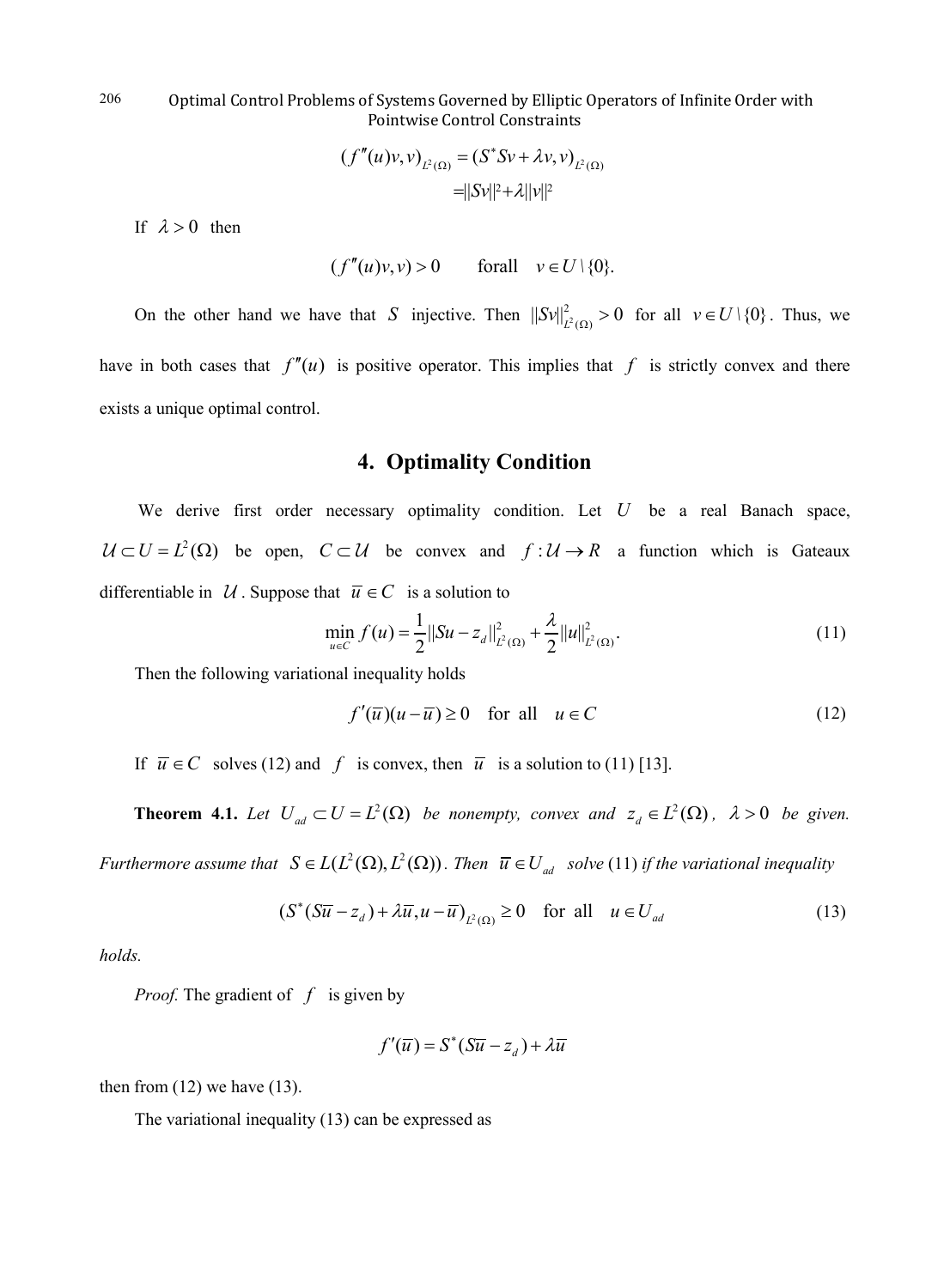$$
(\overline{Su} - z_d, Su - \overline{Su})_{L^2(\Omega)} + \lambda (\overline{u}, u - \overline{u})_{L^2(\Omega)} \ge 0 \quad \text{for all} \quad u \in U_{ad}
$$

**Definition 4.2.** The weak solution  $p \in W_0^{\infty} \{a_{\alpha}, 2\}$  of the adjoint or dual equation

$$
Ap = \overline{y} - z_d \qquad \text{in } \Omega
$$
  
\n
$$
P^{|w|}|_{\Gamma} = 0 \qquad \text{on } \Gamma
$$
\n(14)

with  $\overline{y} = S\overline{u}$  is called the associated adjoint or dual state, let  $z_d \in L^2(\Omega)$ . Furthermore,

$$
\overline{y} \in W_0^{\infty} \{a_{\alpha}, 2\} \to L^2(\Omega).
$$

Thus  $z_d - \overline{y}$  belong to  $L^2(\Omega)$ . By Lax-Miligrum there exist a unique state  $p \in W_0^{\infty} \{a_\alpha, 2\}$ satisfying (14). Let  $y$  be the weak solution to problem (5).

Now, choosing  $p$  as is the weak formula of (5) we obtain

$$
\sum_{|\alpha|=1}^{\infty} \int_{\Omega} a_{\alpha}(D^{\alpha}y)(x)(D^{\alpha}p)(x) dx + \int_{\Omega} q(x)y(x)p(x) dx = \int_{\Omega} \beta up(x) dx.
$$

On the other hand, For *p* we obtain the test function  $y \in W_0^{\infty} \{a_{\alpha}, 2\}$  that

$$
\sum_{|\alpha|=1}^{\infty} \int_{\Omega} a_{\alpha}(D^{\alpha} p)(x) (D^{\alpha} y)(x) \, dx + \int_{\Omega} q(x) p(x) y(x) \, dx = \int_{\Omega} (\overline{y} - z_d) y \, dx.
$$

Since the left-hand sides are equal the assertion immediately follows and we find that

$$
S^*(S\overline{u}-z_d)=S^*(\overline{y}-z_d)=\beta p.
$$

Substitute in (13) we obtain

$$
(\beta p + \lambda \overline{u}, u - \overline{u}) \ge 0 \qquad \forall \ u \in U_{ad}.
$$
 (15)

**Theorem 4.3.** *Suppose that*  $\overline{u}$  *is an optimal control for the problem* (4)-(6) *and let*  $\overline{v}$  *denote the associated state. Then the adjoint equation* (14) *has a unique weak solution p that satisfies the variational inequality* 

$$
\int_{\Omega} (\beta(x)p(x) + \lambda \overline{u}(x))(u(x) - \overline{u}(x)) dx \ge 0 \quad \forall \quad u \in U_{ad}
$$
 (16)

Conversely any control  $\overline{u} \in U_{ad}$  which, together with its associated state  $\overline{y} = y(\overline{u}) = S\overline{u}$  and the solution *p* to (14) satisfies the variational inequality (16) is optimal solution to (4)-(6).

Summarizing, a control  $u$  is optimal for (4)-(6) if and only if  $u$  satisfies together with  $y$  and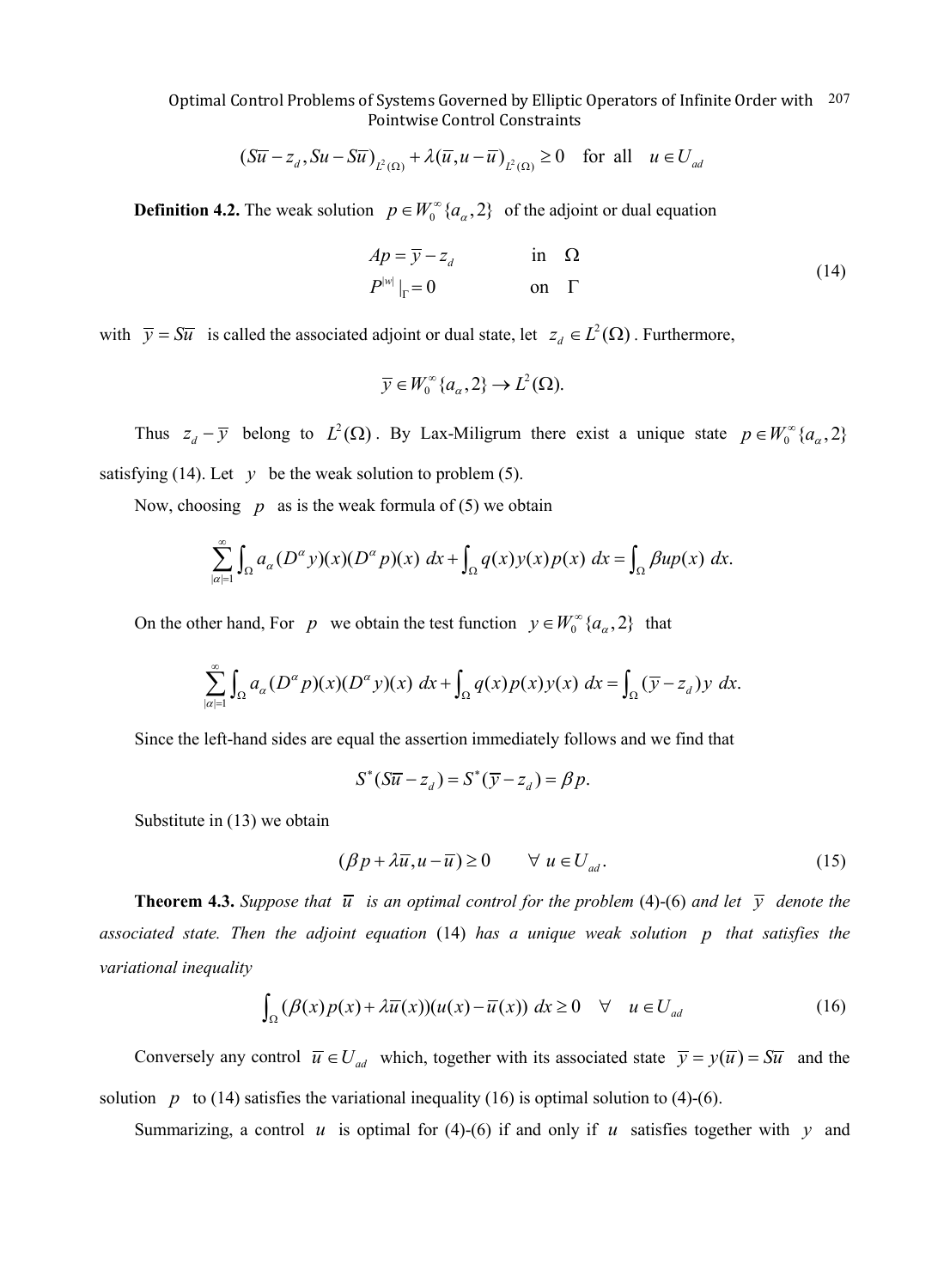*p* the following first-order necessary optimal system

$$
Ay = \beta u \qquad Ap = y - z_d
$$
  
\n
$$
y^{|w|}|_{\Gamma} = 0, \quad |w| = 0, 1, 2, \cdots \qquad p^{|w|}|_{\Gamma} = 0
$$
  
\n
$$
u \in U_{ad}
$$
  
\n
$$
(\beta p + \lambda \overline{u}, v - \overline{u})_{L^2(\Omega)} \ge 0, \quad \text{for all} \quad v \in U_{ad}
$$
\n(17)

# **5. Discussion of Pointwise Optimality Conditions**

Next, we turn to a pointwise discussion of the optimality conditions from (17) we derive

$$
\int_{\Omega} (\beta p + \lambda \overline{u}) \overline{u} \, dx \le \int_{\Omega} (\beta p + \lambda \overline{u}) u \, dx \quad \forall \, u \in U_{ad}
$$

hence

$$
\int_{\Omega} (\beta p + \lambda \overline{u}) \overline{u} \, dx = \min_{u \in U_{ad}} \int_{\Omega} (\beta p + \lambda \overline{u}) u \, dx \quad \forall u \in U_{ad}
$$
\n(18)

If  $(\lambda \overline{u} + \beta P)$  is known (18) is a linear programming problem.

**Lemma 5.1.** *The variational inequality* (16) *holds if and only if for almost all*  $x \in \Omega$ , we have

$$
\overline{u}(x) = \begin{cases}\nu_a(x), & \text{if } \beta(x)p(x) + \lambda \overline{u}(x) > 0; \\
\varepsilon[u_a(x), u_b(x)], & \text{if } \beta(x)p(x) + \lambda \overline{u}(x) = 0; \\
u_b(x), & \text{if } \beta(x)p(x) + \lambda \overline{u}(x) < 0.\n\end{cases}
$$
\n(19)

*The following pointwise variational inequality is equivalent to* (19)

$$
(\beta(x)p(x) + \lambda \overline{u}(x))(v - \overline{u}(x)) \ge 0 \quad \forall \ v \in [u_a(x), u_b(x)] \text{ for a.e. } x \in \Omega.
$$
 (20)

*Proof.*

(i) First, we show that (16) implies (19). We suppose that (19) does not hold and define the measurable sets

$$
A_{+}(\overline{u}) = \{x \in \Omega : \beta(x)p(x) + \lambda \overline{u}(x) > 0\},
$$
  

$$
A_{-}(\overline{u}) = \{x \in \Omega : \beta(x)p(x) + \lambda \overline{u}(x) < 0\}.
$$

Analogously,  $u_a$  and  $u_b$  stand for arbitrary but fixed representant the claim hold also for any chosen representants.

By assumption (19) is not satisfied. Thus there exists a set  $E_+ \subset A_+(\overline{u})$  with positive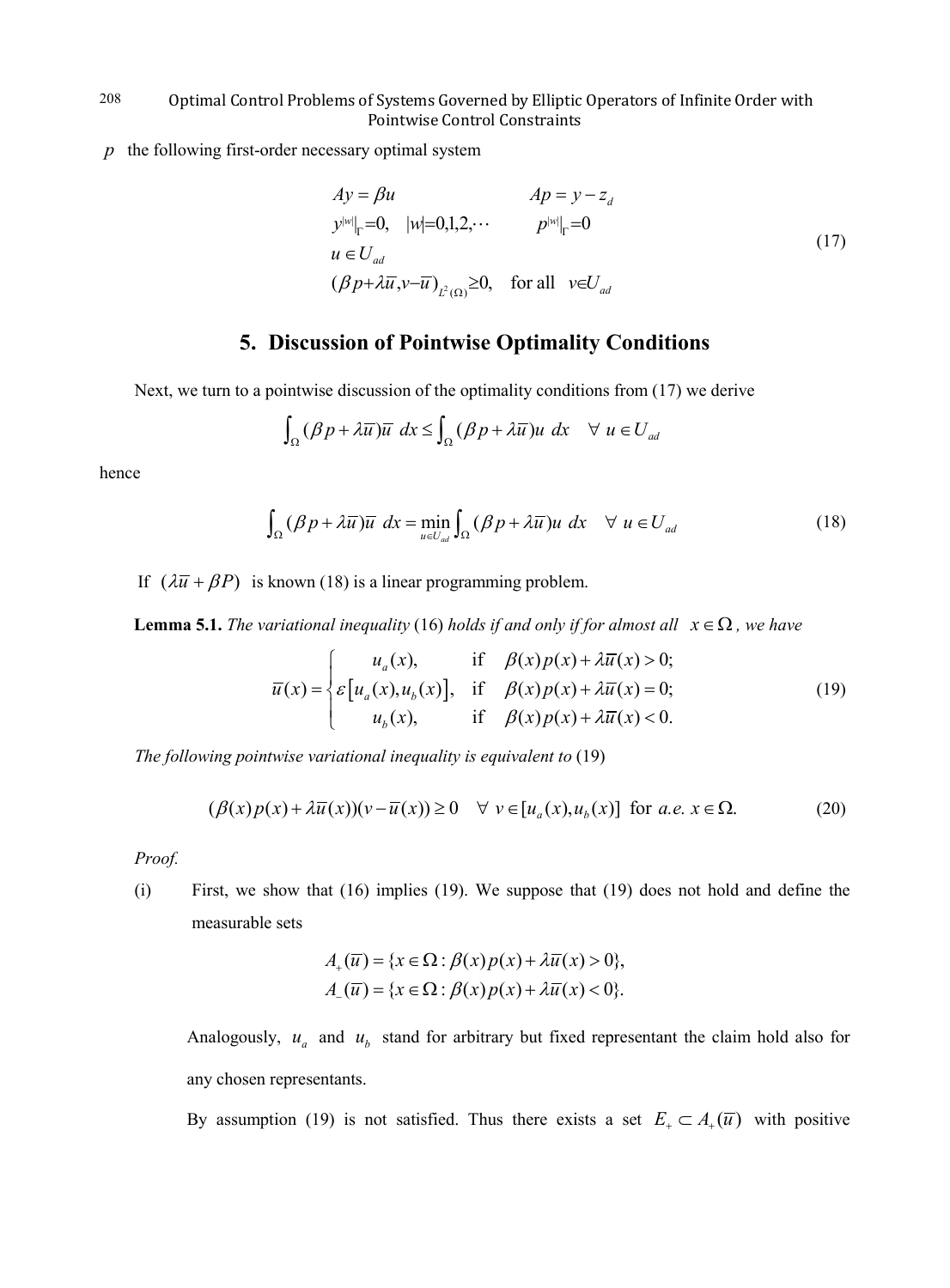measure and

$$
\overline{u}(x) > u_a(x)
$$
 forall  $x \in E_+$ 

or a set  $E_{-} \subset A_{-}(\overline{u})$  with positive measure and

$$
\overline{u}(x) < u_a(x)
$$
 forall  $x \in E$ 

let the function  $u \in U_{ad}$ ,

$$
u(x) = \begin{cases} u_a(x), & \text{for } x \in E_+; \\ \overline{u}(x), & \text{for } x \in \Omega \setminus E_+.\end{cases}
$$

Then

$$
\int_{\Omega} (\beta(x)p(x) + \lambda \overline{u}(x))(u(x) - \overline{u}(x)) dx =
$$
  

$$
\int_{E_{+}} (\beta(x)p(x) + \lambda \overline{u}(x))(u_{a}(x) - \overline{u}(x)) dx < 0
$$

Since

$$
\lambda \overline{u} + \beta p > 0
$$

and

$$
u_a(x) < \overline{u}(x)
$$
 on  $E_+ \subset A_+(\overline{u})$ 

Since  $u \in U_{ad}$  holds, we have a contradiction to (16). The other case can be handled in asimilar way by putting

$$
u(x) = u_b(x) \qquad \text{on} \quad E_-
$$

and  $u(x) = \overline{u}(x)$  otherwise.

(ii) Next, we show that  $(19)$  implies  $(20)$ : We have

$$
\overline{u}(x) = u_a(x)
$$
 on  $A_+(\overline{u})$  a.e.

Thus

$$
v - \overline{u}(x) \ge 0
$$
 for all  $v \in [u_a(x), u_b(x)]$  for  $x \in A_+(\overline{u})$  a.e.

Utilizing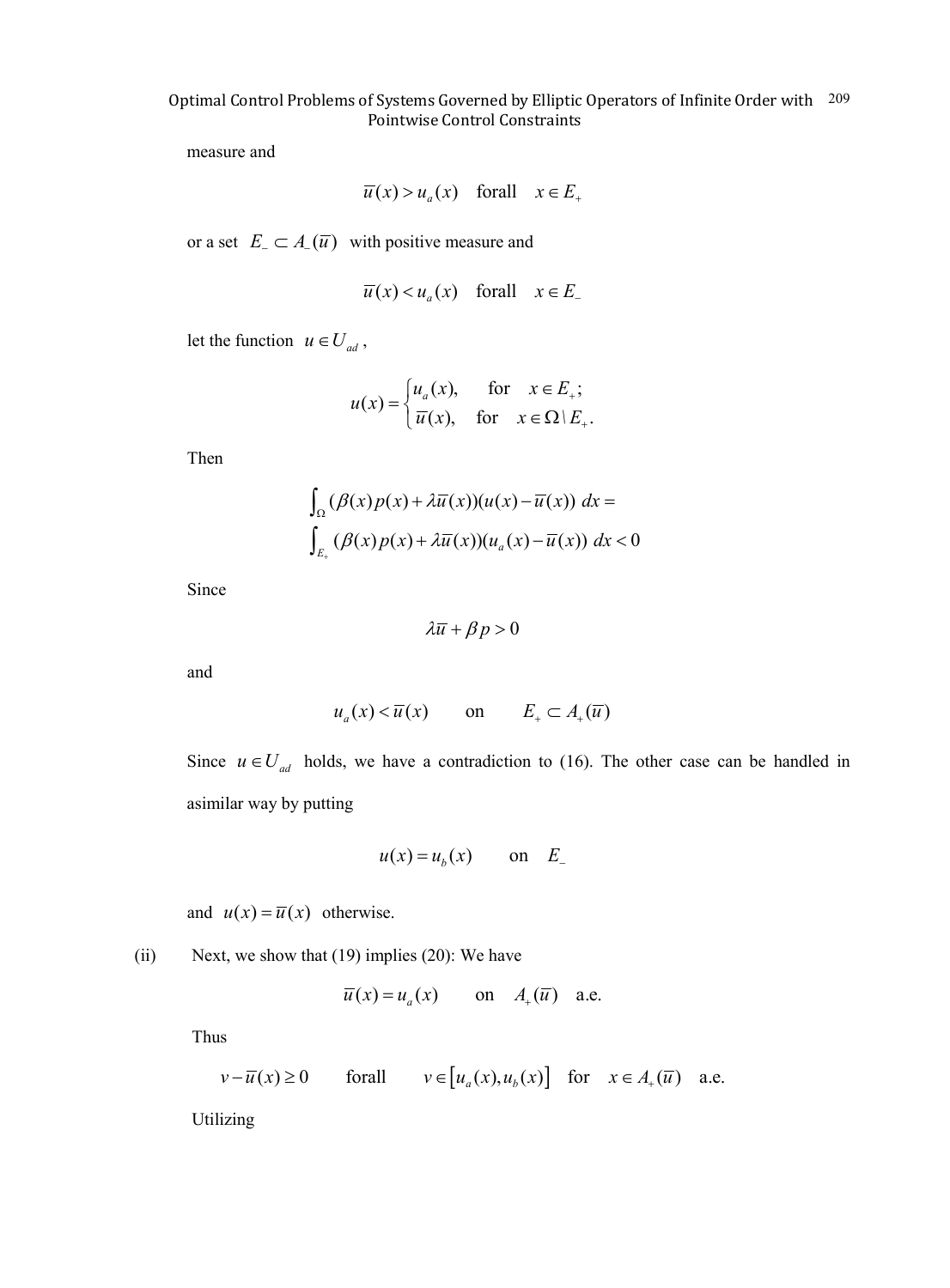$$
(\beta p(x) + \lambda \overline{u}(x))(v - \overline{u}(x)) \ge 0 \quad \text{in} \quad A_+(\overline{u}) \quad \text{a.e.}
$$

Analogously, we derive

$$
(\beta p(x) + \lambda \overline{u}(x))(v - \overline{u}(x)) \ge 0 \quad \text{in} \quad A_{-}(\overline{u}) \quad \text{a.e.}
$$

Clearly (20) holds on

$$
\Omega \backslash (A_+(\overline{u}) \cup A_-(\overline{u}))) \qquad \text{a.e.}
$$

(iii) Finally, we show that (20)- implies (16): let  $u \in U_{ad}$  be chosen arbitrary we have

$$
\overline{u}(x) \in [u_a(x), u_b(x)]
$$
 f.a.a  $x \in \Omega$ .

Using (20) with  $v = u(x)$  we have

$$
(\beta p(x) + \lambda \overline{u}(x))(u(x) - \overline{u}(x)) \ge 0 \quad \text{f.a.a} \quad x \in \Omega.
$$

By integrating (16) follows immediately.

From (20) we deduce

$$
(\beta p(x) + \lambda \overline{u}(x))\overline{u}(x) \le (\beta p(x) + \lambda \overline{u}(x))v \quad \text{for all} \quad v \in [u_a(x), u_b(x)] \tag{21}
$$

From the chain for the regularization parameter  $\lambda$  we can deduce further consequences. Case 1:  $\lambda = 0$ . using (19) we find

$$
\overline{u}(x) = \begin{cases} u_a(x), & \text{if } \beta(x)p(x) > 0; \\ u_b(x), & \text{if } \beta(x)p(x) < 0. \end{cases}
$$

If  $\beta(x) p(x) = 0$  holds, we do not get any information for  $\overline{u}(x)$ . In this case

$$
\beta(x)p(x) \neq 0 \quad \text{f.a.a} \qquad x \in \Omega
$$

we have

$$
\overline{u}(x) = u_a(x)
$$
 or  $\overline{u}(x) = u_b(x)$  f.a.a  $x \in \Omega$ 

In this case we have a so-called bang-bang control.

Case 2:  $\lambda > 0$ , we derive from (19) that

$$
\overline{u}(x) = \frac{-1}{\lambda} (\beta(x) p(x))
$$

holds if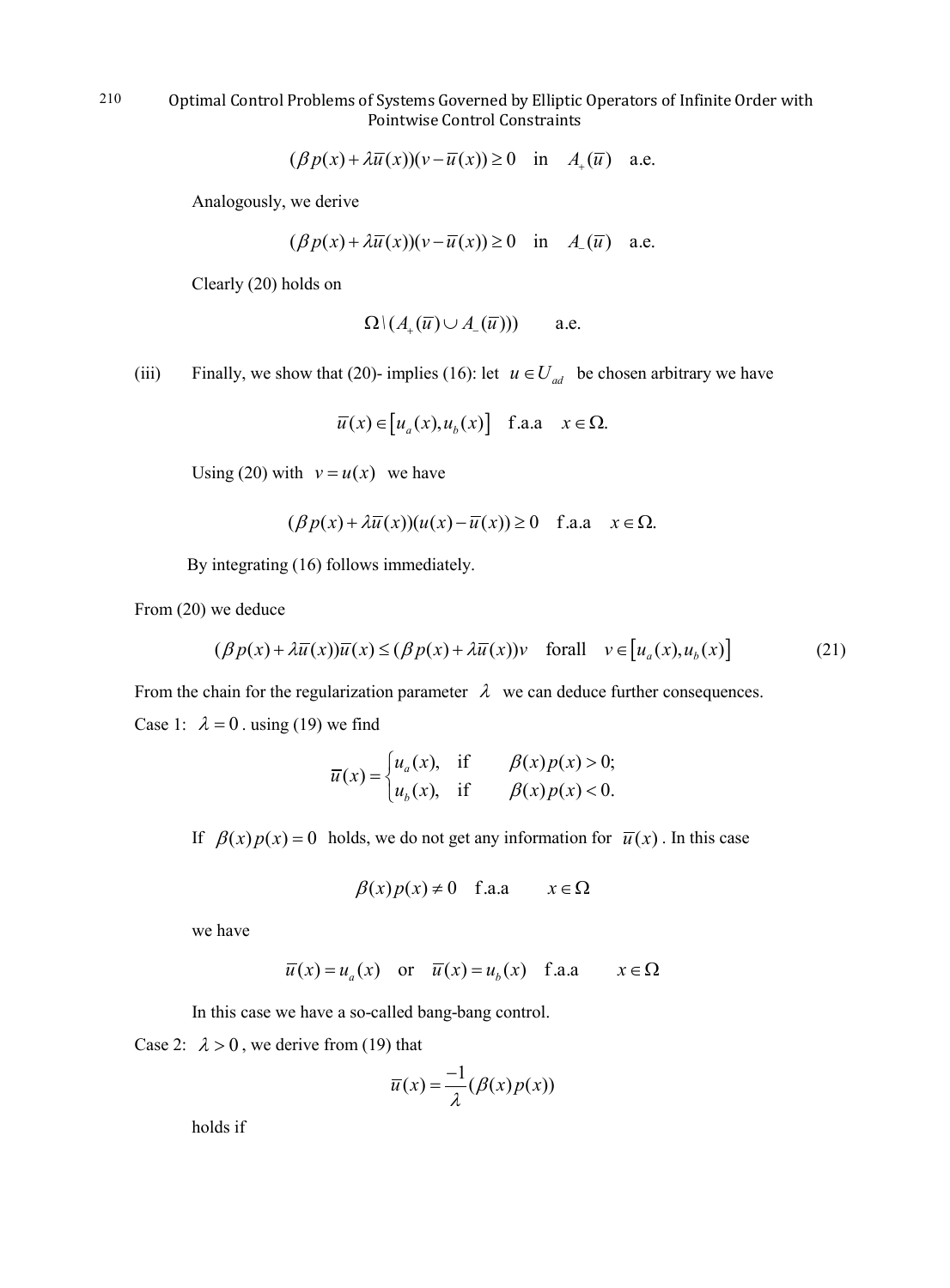$$
\beta(x)p(x) + \lambda \overline{u}(x) = 0.
$$

This leads to the following theorem.

**Theorem 5.2.** Let  $\lambda > 0$ . Then  $\overline{u}$  is a solution to (4) if and only if

$$
\overline{u}(x) = P_{[u_a(x),u_b(x)]}\left(\frac{-1}{\lambda}\beta(x)p(x)\right)
$$

*where*  $P_{[a,b]}$ ,  $a < b$ , *is the projection of*  $R$  *on*  $[a,b]$  *given by* 

$$
P_{[a,b]}u := \min(b, \max(a, u))
$$

Case  $\lambda > 0$  and  $U_{ad} = L^2(\Omega)$  (no control constraints). From (16) or (21) it follows directly

$$
\overline{u} = -\frac{1}{\lambda} \beta p. \tag{22}
$$

This we obtain the following optimality system

$$
Ay = -\frac{1}{\lambda} \beta^2 p,
$$
  
\n
$$
y^{|w|} |_F = 0, \quad |w| = 0, 1, 2, \cdots
$$
  
\n
$$
p^{|w|} |_F = 0 \quad |w| = 0, 1, 2, \cdots
$$

Which is a coupled system of two elliptic equations. If *p* is computed,  $\overline{u}$  is given by (22).

# **References**

- [1]. Ju. A. Dubinskii, Sobolev spaces of infinite order and the behavior of solutions of some boun dary value problems with unbounded increase of the order of the equation. Math. USSR Sbornik, Vol. 27, No.2, 1975.
- [2]. Ju. A. Dubinskii, Some imbedding theorem for Sobloev spaces of infinite order. Soviet Math, Dokl., Vol. 19, pp. 1271-1274, 1979.
- [3]. Ju. A. Dubinskii, Ab out one method for solving partial differential equation, Dokl. Akad. Nauk SSSR, 258 (1981 ),780-784.
- [4]. S.A. El-Z ahaby, Necessary conditions for control problems governed by elliptic vari ational inequalities with an infinite number of variables, J. Inform. Opiim. Sci., 15 (1994), 171-178
- [5]. S.A. El-Zahaby, Optimal control of systems governed by infinite order operators, Dienstag Uh7', POT, 151  $(2000)$ .
- [6]. S.A. El-Zahaby and GH. H.Mostafa, Optimal control of variational inequalities of infinite order, J, of Math.